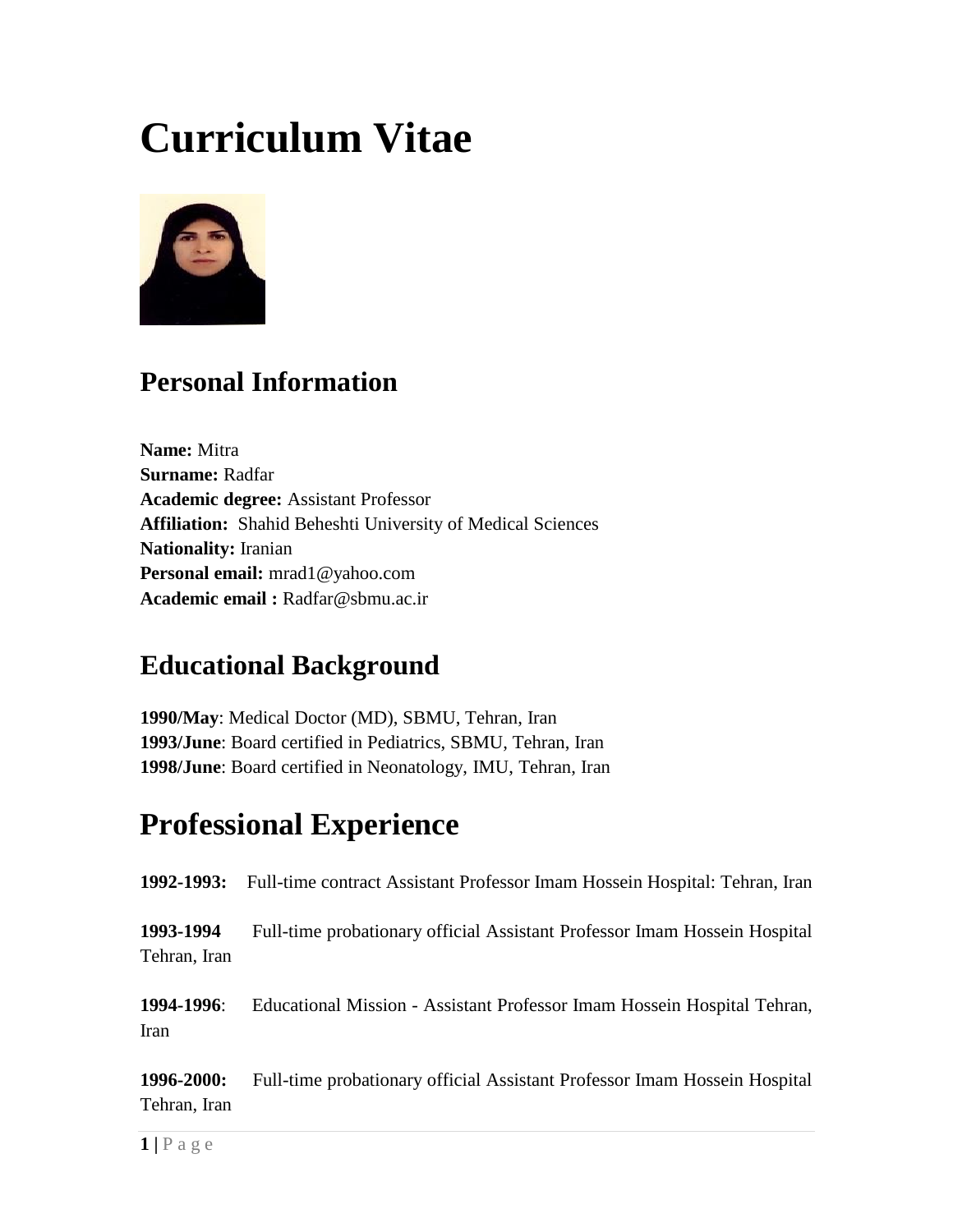**1992 - Present**: Assistant professor of pediatrics, shahid beheshti university of Medical Sciences, Tehran, Iran

**1996 – Present:** o Head of neonatal division, department of pediatrics, Imam Hossein hospital affliated to shahid beheshti University Tehran, Iran.

**2000- Present:** Permanent official Full-time Assistant Professor Imam Hossein Hospital Tehran, Iran

**2004 - Present:** Head of department of pediatrics, neonatal division, NICU, Imam Hossein hospital affliated to shahid beheshti University Tehran, Iran.

## **Membership in Professional Association and Award**

**1989 – Present:** Member of professional associations and Iranian medical council.

**1992 - Present**: Member of Iranian pediatric association.

**1997 -present:** Member of Internal evaluation committee of shahid beheshti university, Tehran, Iran

**1999 - Present:** Member of Iranian neonatology

**2010 – Present:** Member of Iranian perinatology association.

## **Honors**

.

- Selected as the top educational teacher

-Selected faculty member of the university

-Superior educational process

-Elected faculty member in the field of continuing and virtual education

-Designing questions for the 32nd promotion period and the 3rd clinical certification course

-Designing the questions of the 33rd promotion period and the period of awarding the specialized clinical certificate

-Cooperation with forensic commissions of Iran-Tehran province in 1989

-Cooperation with forensic commissions of Iran-Tehran province in 1990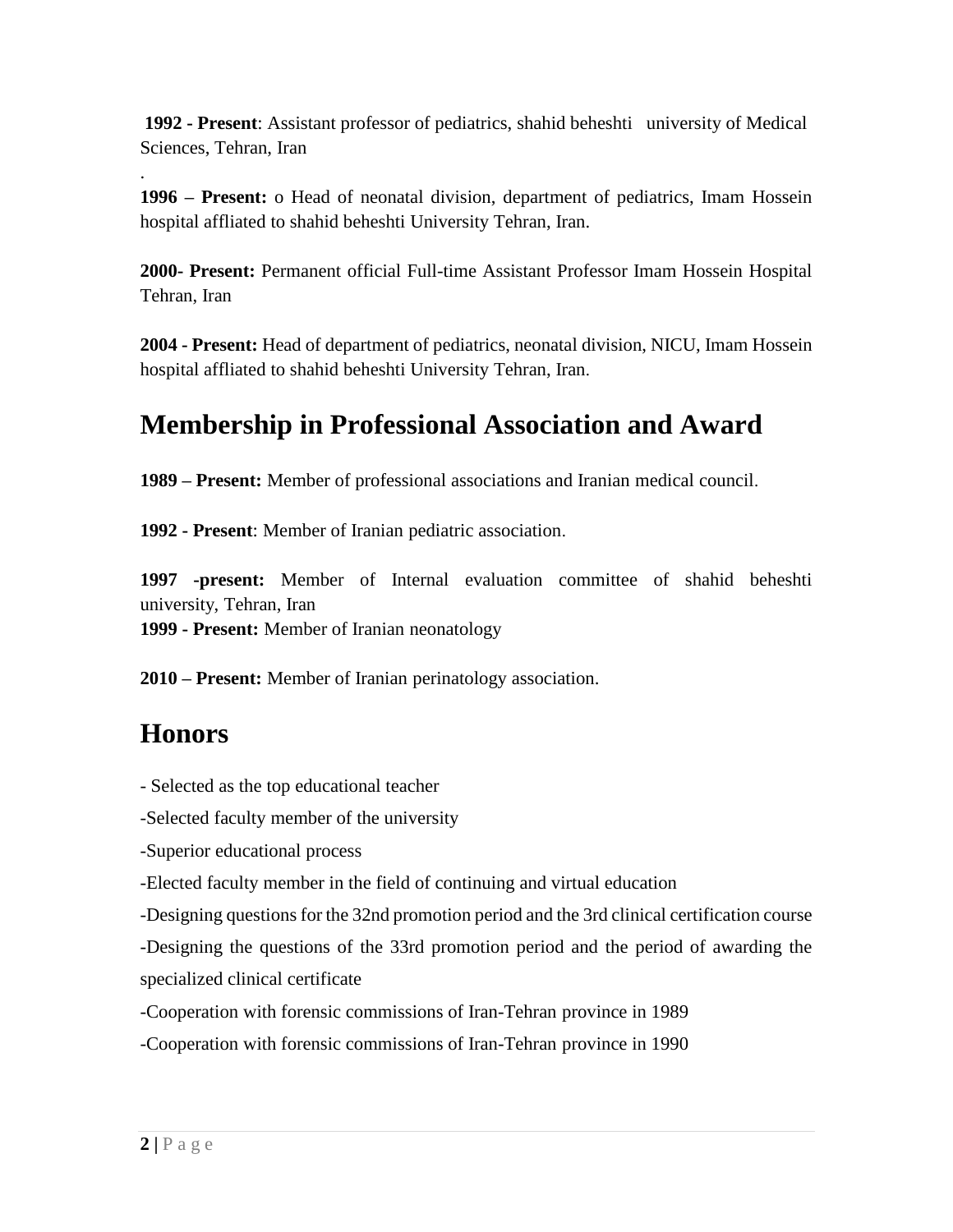## **Publications 1-Articles: A-Written in English:**

1- Fallahi, M, Afje, SA Shamshiri, AR Esmaili, F Radfar, M Jafari, M. Predictors of Success Rate in Different Initial Respiratory Supports in Very Low Birthweight Infants with Respiratory Distress.Archives of Iranian Medicine, 2020, 23 (11), 724-731.

2- Fallahi, M, Nouripour, S Kazemian, M Radfar, M, Taslimi, N, Alizadeh, P. Abdominal neuroblastoma and early onset Acinetobacter septicemia in a newborn, Iranian Journal of Neonatology IJN, 2020.

3- Hashemieh, -M Tabatabaee,, S Radfar, M, Fahim, P. COVID-19 Associated, Thrombocytopenia in Children: An Emerging Issue, International Journal of Pediatrics, 2020.

4- Tabatabaee, S ,Afjeh,, a, Radfar, M, Fallahi, M. Assessment of Delivery Room Resuscitation with Different Levels and Its Related Factors in Preterm Neonates, Iranian Journal of Neonatology IJN, 2020, 11 (3), 57-63.

5- Karimzadeh, P., Fallahi, M, Kazemian, M, Taleghani, NT, Nouripour, S. Bilirubin Induced Encephalopathy, Iranian Journal of Child Neurology, 2020, 14 (1), 7.

6- Divkolaye, NSH Seighali, F, Pourfathollah, A, Radfar, M, Burkle FM . Meeting the Challenges of International Crises: The Experience of the Iranian Blood Transfusion Organization, Disaster medicine and public health preparedness, 2019, 13 (3), 410-413.

7- Taleghani, NT Fallahi, M, Soltanttooyeh, Z, Shamshiri, AR, Radfar, M . Post-Discharge Follow-Up of Preterm Infants at High-Risk Neonatal Follow-Up Clinic of a Maternity Hospital, Journal of Comprehensive Pediatrics, 2019, 11 (1).

8- Khorshidifar, M, Nikkhah, H, Ramezani, A, Entezari, M Daftarian, N. Incidence and risk factors of retinopathy of prematurity and utility of the national screening criteria in a, tertiary center in Iran, International journal of ophthalmology, 2019, 12 (8), 1330.

9- Abdollahimajd, F, Fallahi, M , Kazemian, M, Nilipour, Y, Radfar, M. Incontinentia pigmenti misdiagnosed as neonatal herpes simplex virus infection, Case reports in pediatrics 2018.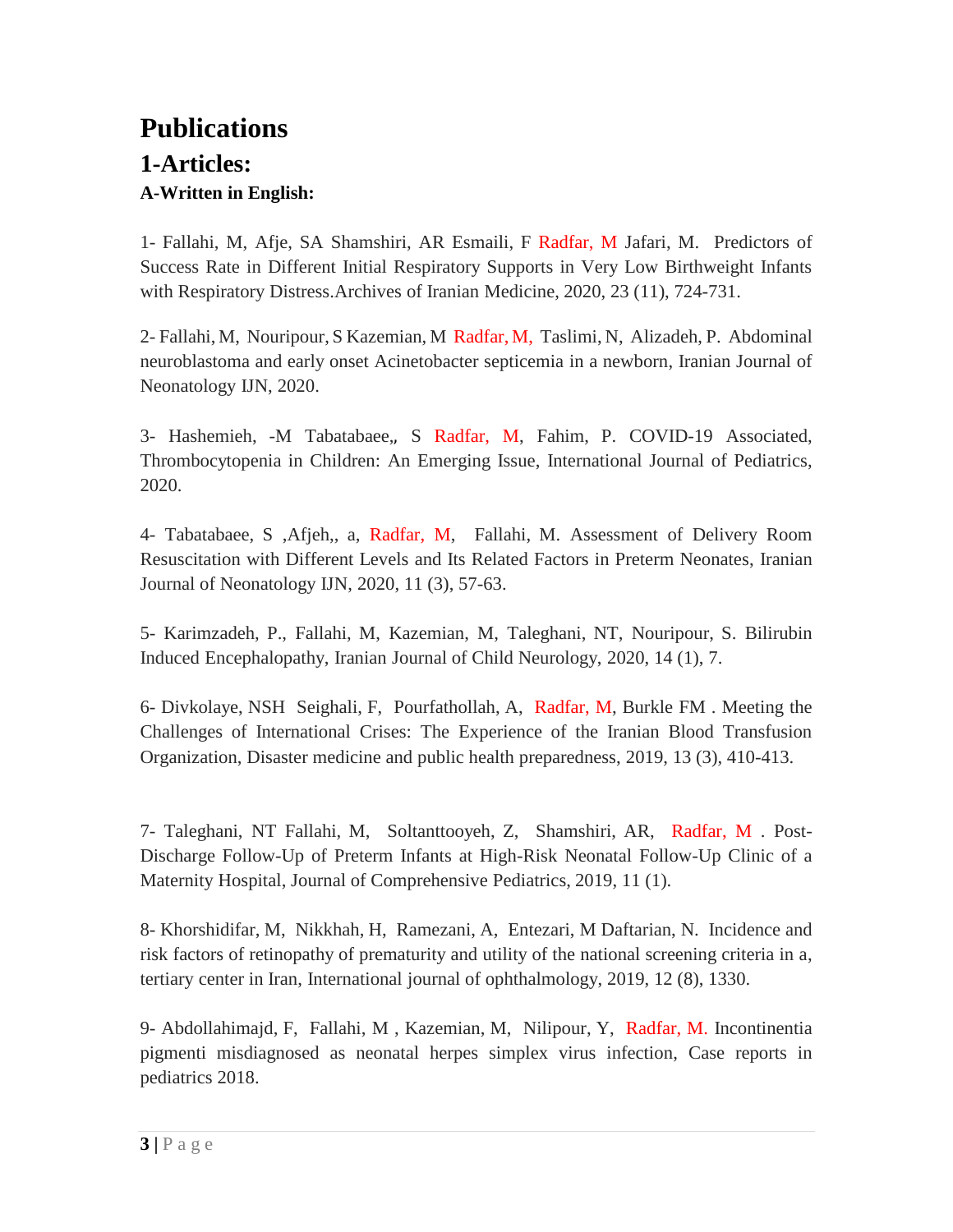10- Radfar, M, Shahrivar, S Shakiba, M Faraji, N. Comparison of Maternal Serum and Umbilical Cord Blood Leptin Level in IUGR Neonates, Iranian Journal of Neonatology IJN, 2018, 9 (4), 28-32.

11- Shahraki, ZE, Efffatpanah, M, Gray, S, Radfar, M, Rezaei, M Hekmat, H A. Comparative Study of Psychiatric Disorders among Mothers of Children with Chronic Diseases and Mothers of Healthy Children, Journal of Applied Pharmaceutical Science, 2017, 7 (12), 116-120.

12- Hashemieh, M, Radfar, M, Azarkeivan, A, Noghabaei, G, Sheibani K. T2\* magnetic resonance imaging study of pancreatic iron overload and its relation with the diabetic state in thalassemic patients, Journal of pediatric hematology/oncology, 2017, 39 (5), 337-340.

13- Radfar, M, M Fallahi, M Kazemian, S Borhani, A, comparative evaluation of microbial pattern and antibiotic susceptibility in a level iii nicu between two decades, Arch Pediatr Infect Dis, 2017, 5 (2), e39299.

14- Hashemieh, M Radfar, M, Azarkeivan, A, SMTH Tabatabaei, S Nikbakht. Renal hemosiderosis among Iranian transfusion dependent β-thalassemia major patients, International journal of hematology-oncology and stem cell research, 2017, 11 (2), 133.

15- Fallahi AF , , Borhani , Radfar, M. Determining the effect of surfactant instillation time in the Prognosis of RDS, IOSR Journal of Pharmacy, 2016, 6 (4).

16- Radfar, M, Hashemieh, M Shirvani, F., Madani, R. Transcutaneous bilirubinometry in preterm and term newborn infants before and during phototherapy, ARCHIVES OF IRANIAN MEDICINE, 2016, 19 (5), 323-328.

17- Sanami, MN, Radfar, M, Shirvani, F Nabavi, M Gachkar, L. colonization in low birth weight and very low birth weight infants in a neonatal intensive care unit, Arch Pediatr,Candida 2015, 3 (4), e21234.

18- Radfar, M, Hashemieh, M, Fallahi, M., Masihi, R. Utilization of SNAP II and SNAPPE II scores for predicting the mortality rate among a cohort of Iranian newborns, Archives of Iranian medicine, 2015, 21 (4), 153-157.

19- Hashemieh, M, Azarkeivan, A, Radfar, M, Saneifard, H Hosseini-Zijoud, SM . Prevalence of osteoporosis among thalassemia patients from Zafar adult thalassemia clinic, Iran, , Iranian Journal of Blood and Cancer, 2014, 6 (3), 143-148.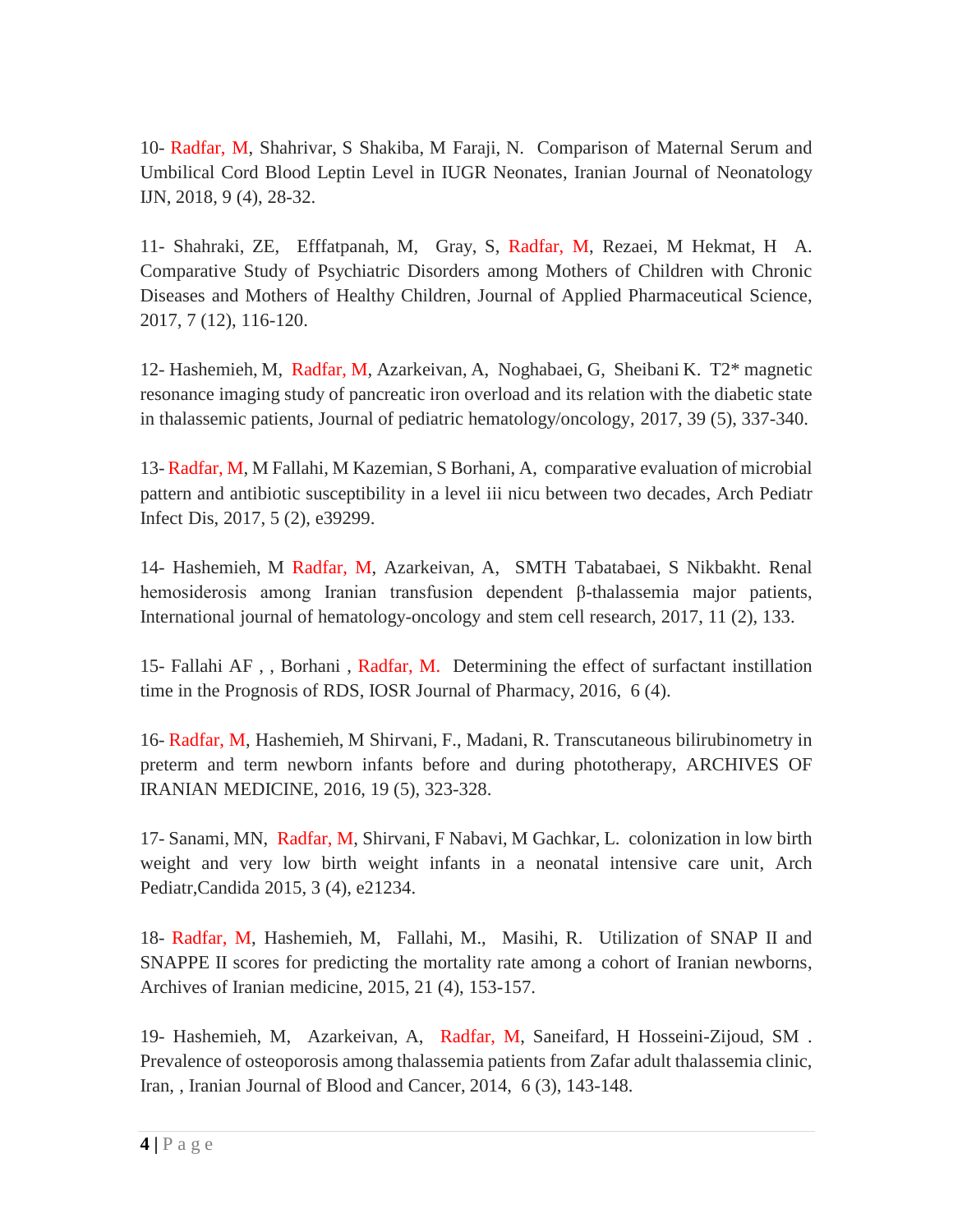20- Shirvani, F, Shahrochi, N, Radfar, M, Lakestani, D. Estimation of Group B StreptococcusColonization in High-Risk Neonates by PCR and Standard Culture, Arch Pediatr 2014, 2 (2), e17345.

21- Douraghi,, M Rostami, MN, Goudarzi, H, Soltandallal, MM, Radfar, M. Risk of neonatal septicemia associated with neonatal-maternal-bacterial determinants, Critical Care, 2010, 14 (S2), P7.

22- Shirvani, F, Radfar, M, Hashemieh, M, Soltanzadeh, MH, , Khaledi, H.. Effect of Timing of Umbilical Cord Clamp on Newborns Iron Status and its Relation to Delvery Type, Archives of Iranian Medicine, 2010, 13 (5), 420-425.

23- Radfar, M, Fallahi, M, Taleghani, NT, Aghdam, MK, Khoshkhu, S, TajalliIs, S. It Necessary to Measure T4 In Screening of Congenital Hypothyroidism in Preterm Infants?, Birth 34 (78), 16.4.

### **B-Written in Persian and Congress Articles:**

1- Radfer, Mitra. Improving the quality of baby care (resuscitation) Newborn care (resuscitation - first hour of birth), Sixth Iranian Newborn Health Congress, 24-22 November 2017.

2- Tabatabai, Shahrzad, Afjeh, Abolfazl, Radfer, Mitra, Fallahi, Minoo. Different levels of delivery room resuscitation and maternal-neonatal risk factors, Title, Issue and Index of the Journal: 15th Congress of Emergencies and Common Diseases of Pediatrics, October 2017.

3- Soltanzadeh, Mohammad Hossein, Houshang Arbabi, Amir, Shirvani, Fariba Mirnia, Keyvan, Radfer, Mitra, Khodami, Maliheh, Qaruni, Manijeh. Prevalence of MSRD colonization in 150 neonates in two teaching hospitals (evaluation of prevalence of MRSA colonization in 150 neonates in two medical centers in Iran), Journal of Patient Safety & Quality Improvement (PSJ); Vol. 3, No, 2: Supplement, 2015. Guidelines (CPGs) in the Emergency Department of a. Setting

4- Effatpanah, M, Bitarafan, S , Radfar, M, Radfar, S. Comparative study of adaptive behavior in children with normal hearing and deaf children 12 to 36 months, Pajouhan Scientific Journal, 2014, 12 (3), 45-51.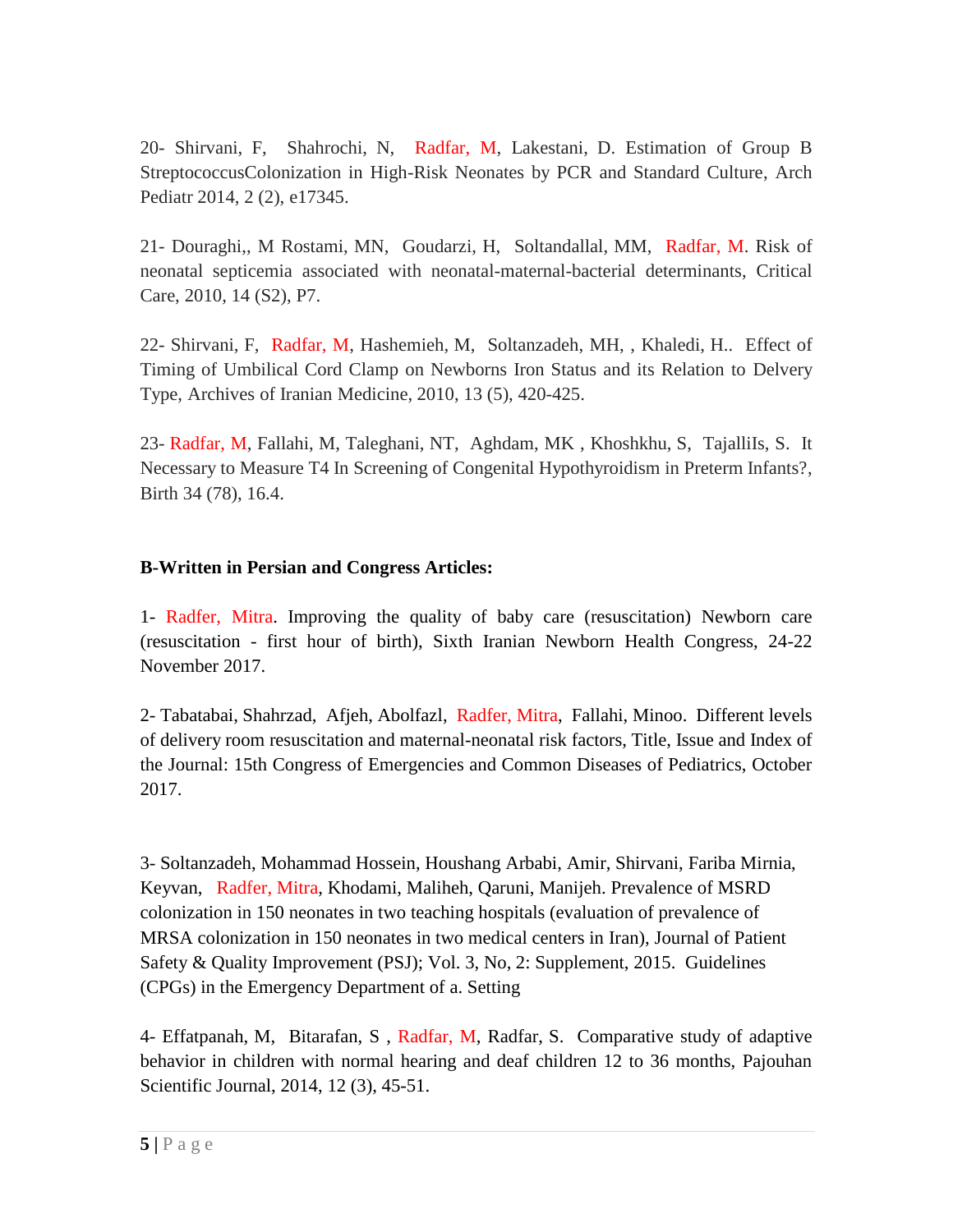5- Radfer, Mitra . Establish successful breastfeeding by preventing and resolving potential problems in the first days after birth, Title, Issue and Index of the Journal: Educational Quarterly on Maternal and Child Health; Volume 12, Number 3, Spring 2014.

6- Radfer, Mitra. Mechanical ventilation, Impowerment and Principles of Care and Medical and Nursing Challenges at NICU,: 23-21 January 2010.

7- Radfer, Mitra. Maternity injuries, The First National Conference of the Iranian Scientific Association of Peritanology 8-5 July 2007.

8- Radfer, Mitra, Radfer, Shokoofeh. Controlling pain and stress in the baby, The First National Conference of the Iranian Scientific Society of Perinatology, 8-5 July 2007.

9- Radfer, Mitra, Phototherapy. Third Congress of Pediatric Emergencies, March 6-11, 2007.

10- Radfer, Mitra. Treatment of pseudo-physical disorders in children, the seventh specialized physiotherapy seminar for the spine, Year of publication of the magazine: 7-6 December 2006.

11- Radfer, Mitra, Khayatzadeh, Alireza, Azargoshb, Azanullah. Frequency of mortality of preterm infants weighing 1500 g and less in two methods of vaginal delivery and cesarean section in the neonatal ward of Imam Hossein Hospital during 1996-2001, Annual Conference of the Iranian Association of Pediatricians, the 25th Commemoration of Dr. Mohammad Gharib,: 9-5 May 2004.

12- Khosravi, N, Radfar, M. Relationship between Respiatory Distress Syndrome Severity and Circulating Plateletes and Leukocytes in the 5 first days of life in preterm infants , Razi Journal of Medical Sciences, 2003, 10 (34), 203-209.8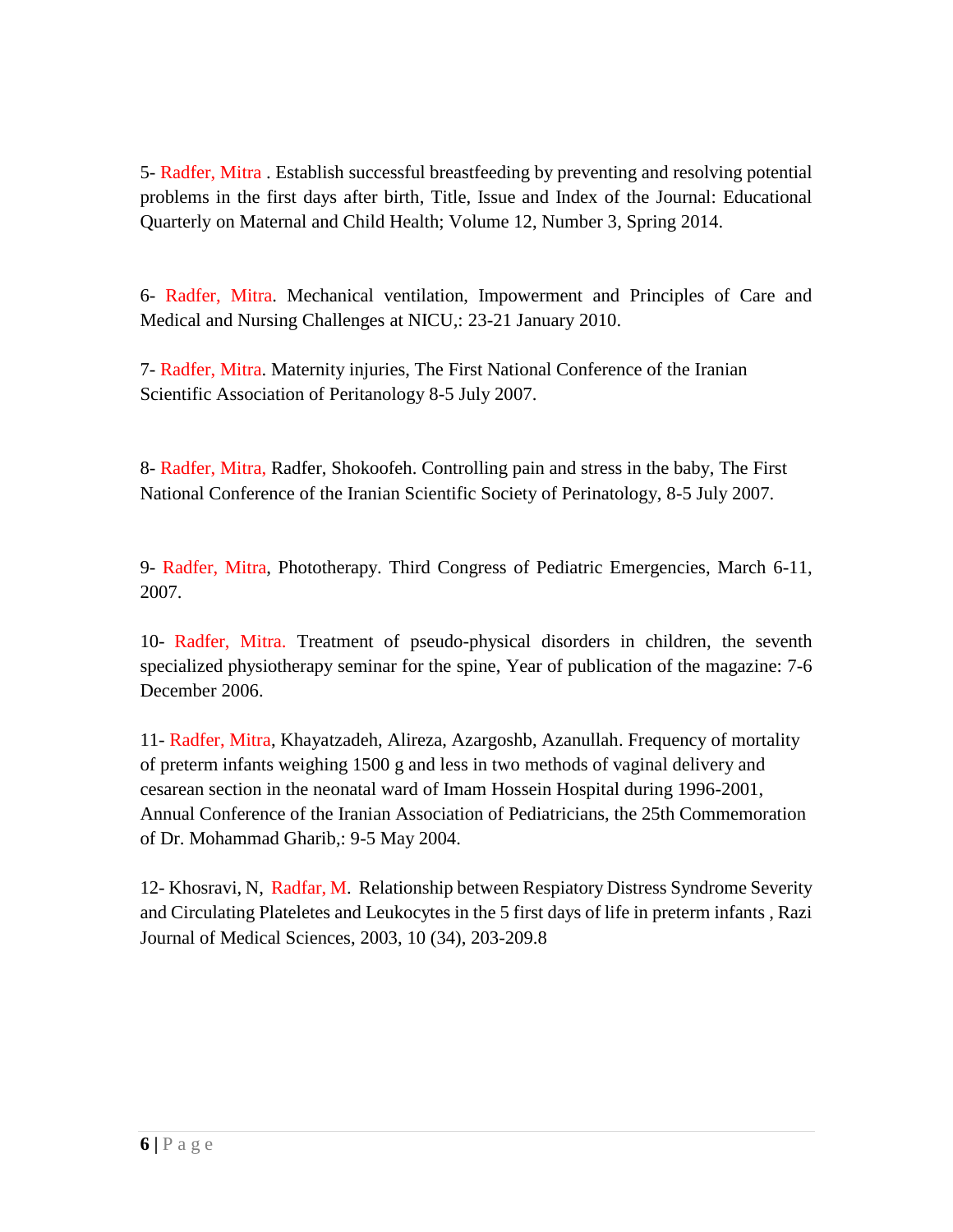## **2-Books:**

-A group of Pediatricians. Neonates. Radfar M. Neonatal care units. Shahid Beheshti University of Medical Sciences. Tehran, 2009.

-A group of Pediatricians. Neonate's guidelines. Radfar M. Control of Pain and Stress in neonate. Association of Iranian perinatology, Tehran, 2007.

-A group of Pediatricians. Respiratory diseases of children. Jahad Publication. Tehran, 1992.

## **Summary of Articles Presented in International and Domestic Forums in (Foreign language)**

1- Haghparast, Mahshid, Radfer, Mitra, Shirvani, Fariba. Evaluation of the relationship between endotracheal tube colonization with intubation duration and clinical condition of intubated neonates admitted to NICU of Imam Hossein Hospital, of the magazine: Autumn 2018, Nafs 5, No. 3

2- Bitarfan, Saeed, Effatpanah, Mohammad, Radfer, Mitra, Radfar, Shokoofeh. Comparative study of adaptable behavior in deaf children with normal hearing 12 to 36 months, Journal of Researchers;2014, Volume 12, Number 3: pp. 51-45.

3- Radfar, Shoukofeh, Radfer, Mitra, Khayrkhah, Sabet Ghadam, Ahmad. Suicide in depressed epileptic children, Journal, Vol, NO: Epiepsy and Depressive Disorder, an Epilepsy & Behavior Conference, Chicago, USA 2010, 12-13 September

4- Radfer, Mitra, Depressive symptoms in different ages of childhood, Primary Care Congress, Antalya, Turkey, 2010, 18-21 March

5- Radfer, Mitra, Teen Suicide. Primary Care Congress, Antalya, Turkey, 2010: 18-21 March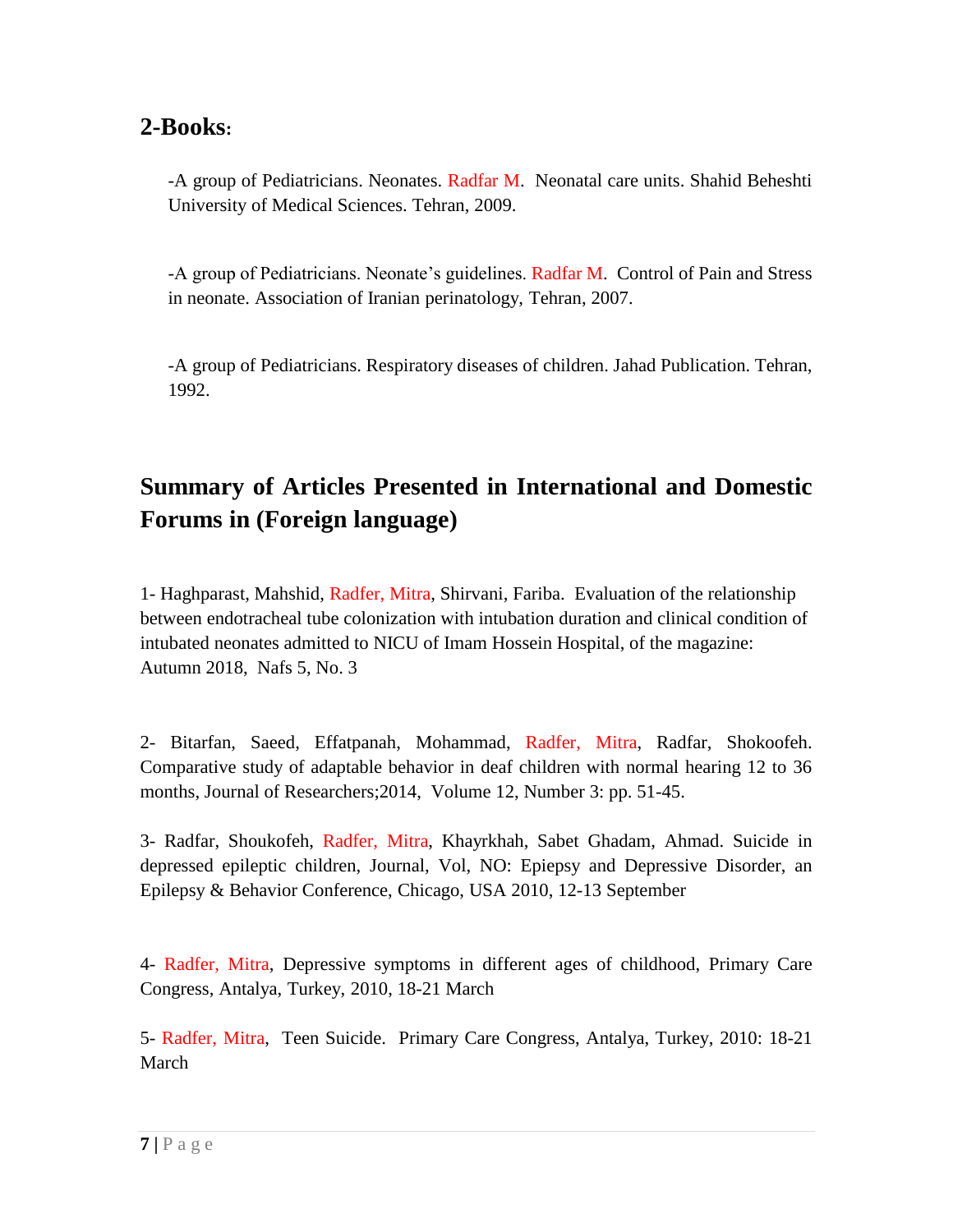6- Khosravi, Nastaran, Radfer, Mitra, Paper: Investigation of the relationship between the effect of respiratory suffering syndrome and the number of Platelets and Leukocytes in the Peripheral Circulation of Premature Infants in the First 5 Days of Birth, Razi Medical Sciences (Journal of Iran University of Medical, Sciences); Tenth year, 2003, No. 34: pp. 210-203.

## **Summary of Published Articles of Seminars and Conferences in Persian**

1- Radfer, Mitra. Improving the quality of neonatal care (resuscitation) Neonatal care (resuscitation - first hour of birth), Sixth Iranian Neonatal Congress, 24-22 November 2019.

2- Radfer, Mitra, Taslimi, Naeimeh, Taleghani. Hypotension in the Infant, the Third Iranian Neonatal Health Congress, 5-3 December 2016.

3- Soltanzadeh, Mohammad Hossein Arbabi,, Amir Houshang, Shirvani, Fariba , Mirnia, Keyvan, Radfer, Mitra, Khodami, Maliheh , Manijeh Qaruni. Prevalence of MSRD colonization in 150 neonates in two teaching hospitals (evaluation of prevalence of MRSA colonization in 150 neonates in two medical centers in Iran Journal of Patient Safety & Quality Improvement (PSJ);2015, Vol. 3, No, 2: Supplement

4- Radfer, Mitra, . Mechanical Ventilation, Empowerment and Principles of Care and Medical and Nursing Challenges in, NICU, 23-21 January 2010.

5- Radfer, Mitra,. Maternity Injuries: The First National Conference of the Iranian Scientific Association of Perinatology: 2007, 8-5 July.

6- Radfer, Mitra, Radfer, Shokoofeh, . Controlling pain and stress in infants Title, the First National Conference of the Iranian Scientific Society of Perinatology: 8-5 July 2007.

7- Radfer, Mitra. Phototherapy, The Third Congress of Pediatric Emergencies, Year of publication of the magazine: March 6-11, 2007.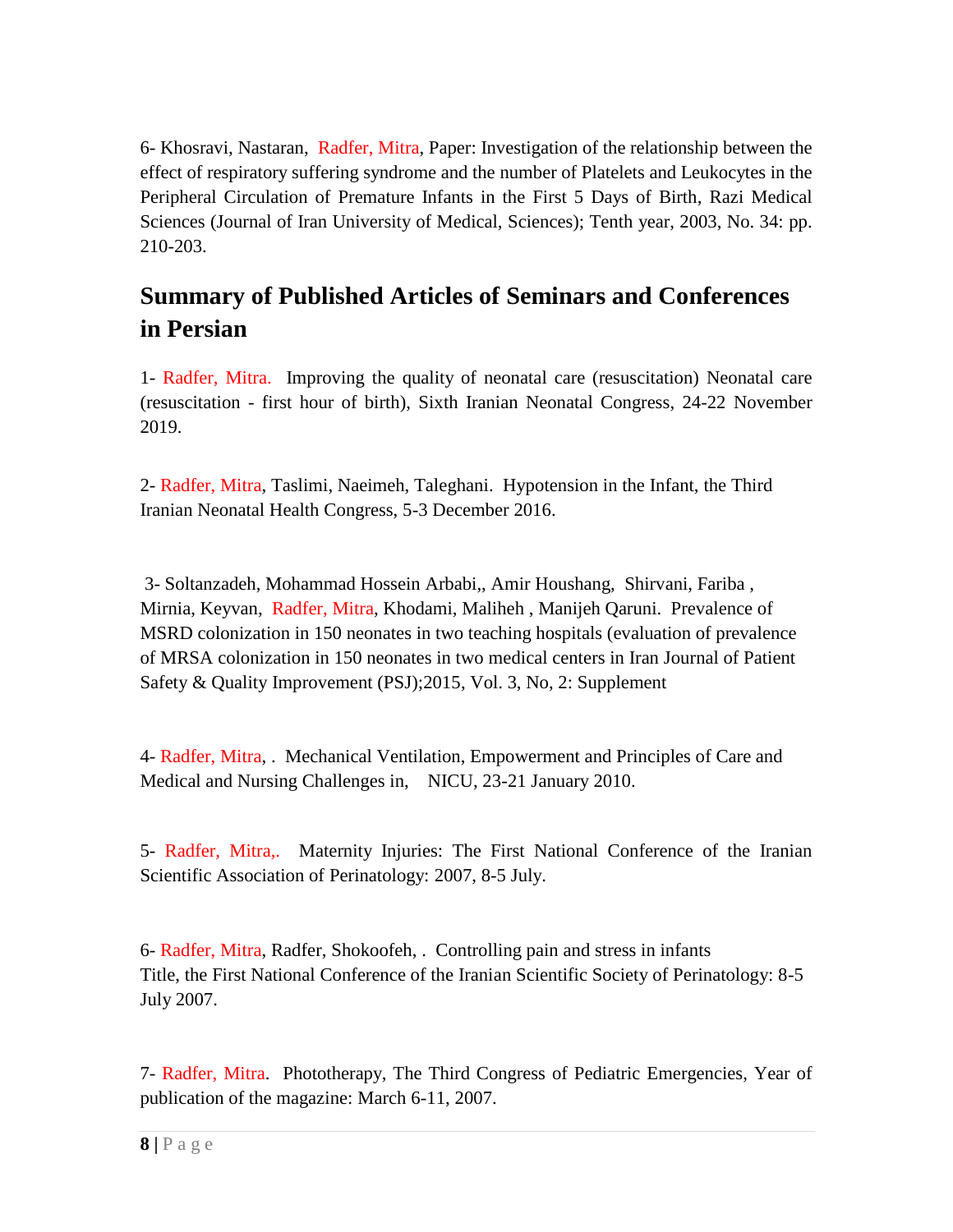8- Radfer, Mitra. Treatment of quasi - physical disorders in children, the seventh specialized physiotherapy seminar for the spine, 7-6 December 2006.

9- Radfer, Mitra, . Maternity Injuries, Title, the First Congress of Pediatric Emergencies, 5-1 March 2005.

10- Radfer, Mitra, Khayatzadeh, Alireza, Azargoshab; Azanullah. Frequency of mortality of preterm infants weighing 1500 g and less in two methods of vaginal delivery and cesarean section in the neonatal ward of Imam Hossein Hospital during 1996-2001, The 25th Annual Conference of the Iranian Association of Pediatricians, Tribute to Dr. Mohammad Gharib, , 2004, : 9-5 May

## **Summary of Papers Presented in International and Domestic Forums in a Foreign Language**

1- Radfar, Shoukofeh Radfer, Mitra, Khayrkhah Sabet Ghadam , Ahmad. Suicide in depressed epileptic children, Journal , Vol, NO: Epiepsy and Depressive Disorder, An Epilepsy & Behavior , Conference, Chicago, USA, 12-13 September 2010

2- Radfar, Shoukofeh, Radfer, Mitra, Khayrkhah Sabet Ghadam , Ahmad. Learning & behavioral problems in epileptic children, Journal , Vol, NO: Epiepsy and Depressive Disorder, An Epilepsy & Behavior, Conference, Chicago, USA, 12-13 September 2010

3- Radfer, Mitra. Depressive symptoms in different ages of childhood, Journal, Vol, NO: Primary Care Congress, Antalya, Turkey, 18-21 March 2010

### **Theses**

1- Evaluation of the relationship between endotracheal tube colonization with intubation duration and clinical condition of intubated neonates admitted to NICU of Imam Hossein Hospital, Supervisor, Mitra Radfar.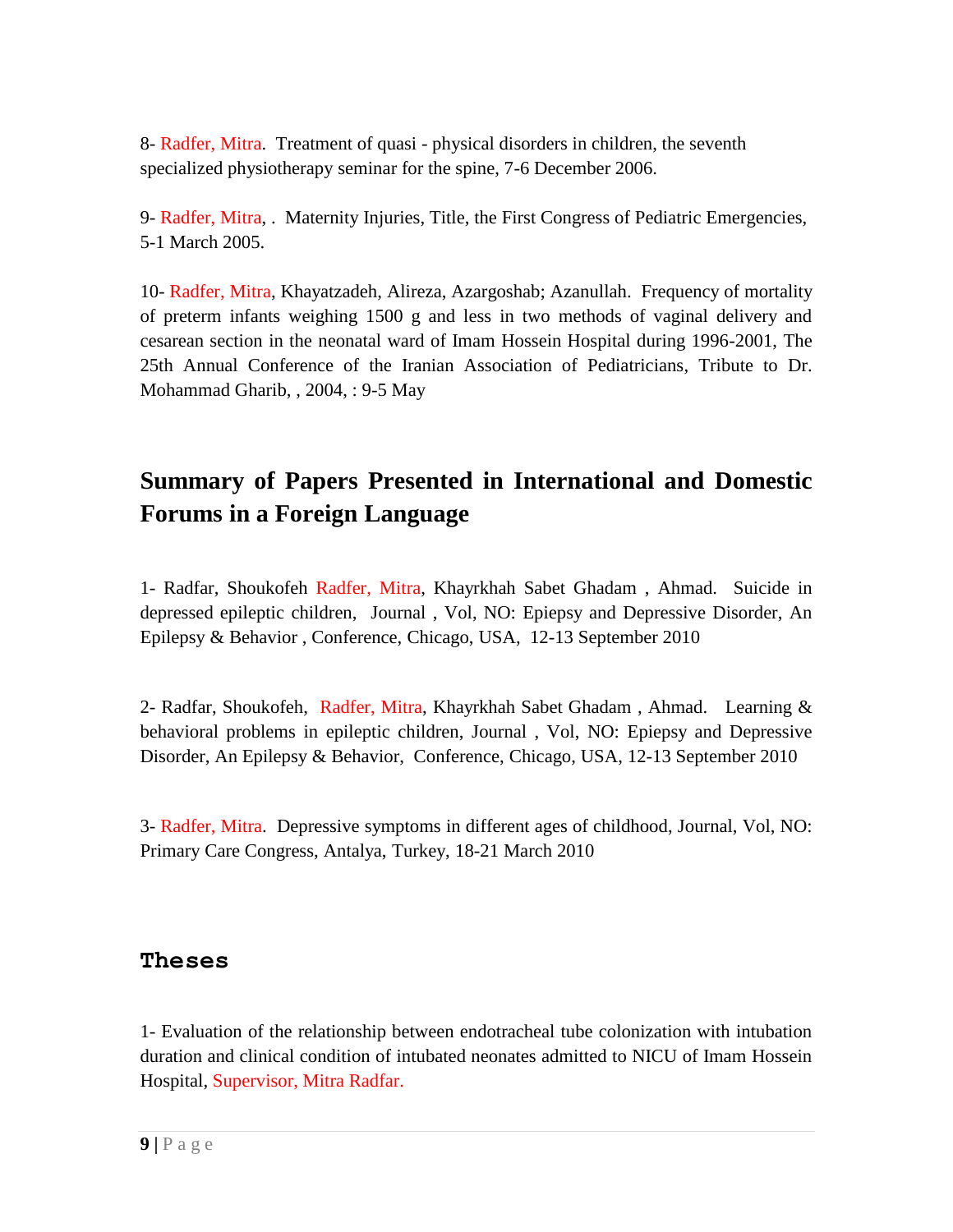2-Comparative study of bilirubin by photometric and transcutaneous methods in full-term and pre-term infants undergoing phototherapy, Supervisor, Mitra Radfar.

3-Prevalence of group B streptococcal colonization by PCR (polymerase chain reaction) and standard culture in neonates born to high-risk mothers in Imam Hossein (AS) Hospital from 2009 to April 2010, Supervisor, Mitra Radfar.

4-A comparative study of adaptive behavior of deaf children and children with normal hearing 12 to 36 months based on the Wild land scale, Supervisor, Mitra Radfar.

5-Evaluation of Withdrawal Syndrome in neonates admitted to the neonatal ward of Imam Hossein Hospital from the beginning of 1984 to the end of 1986, Supervisor, Mitra Radfar.

6-Relationship between Acute Physiological Status Scoring of Neonatal 2 (SNAP II) and Infant Death Rates in the Intensive Care Unit of Imam Hossein Hospital from Spring to End of Fall 2010, Supervisor, Mitra Radfar.

7-Comparison of measurement of bilirubin through skin and neonatal blood samples in Imam Hossein Hospital in 2006-2007, Supervisor, Mitra Radfar.

8-Evaluation of the causes of neonatal mortality based on biopsy in necropsied neonates in the neonatal ward of Imam Hossein Hospital from 1998 to 2005, Supervisor, Mitra Radfar.

9-Determination of Thyroid Function Tests in Healthy and Sick Premature Neonates and Related Factors in Neonates of Imam Hossein Hospital in Tehran March 2004 to March 2005, Supervisor, Mitra Radfar.

10-Frequency of high-risk deliveries and its prognosis in Imam Hossein Hospital from 1/6/82 to 12/30/83, Supervisor, Mitra Radfar.

11-Evaluation of the frequency of infant mortality with very low birth weight (VLBW) in two methods of vaginal delivery and cesarean section during 1996-2001 in the neonatal ward of Imam Hossein Hospital, Supervisor, Mitra Radfar.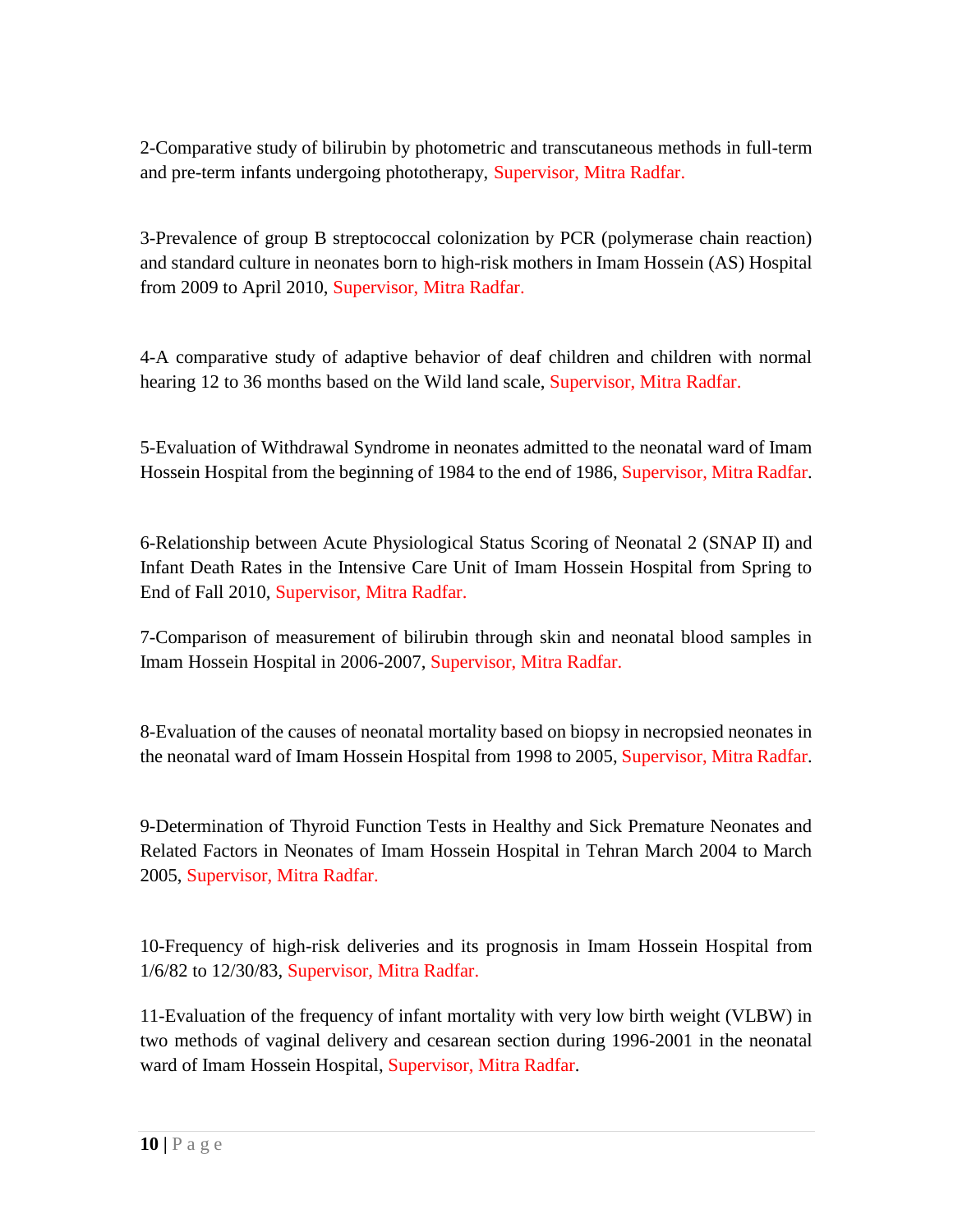12- Evaluation of neonates with necrotizing enterocolitis hospitalized in Imam Hossein and Mofid hospitals from April 1998 to March 1999, Supervisor, Mitra Radfar.

13-The effect of Ceftazidime on changes in the oral microbial flora in Burn Injeries, Supervisor, Mitra Radfar.

14-Prevalence of symptomatic hypoglycemia in neonates admitted to Imam Hossein Hospital in 1997, Supervisor, Mitra Radfar.

15-Epidemiological study of LBW neonates born in Imam Hossein Hospital in 1996, Supervisor, Mitra Radfar.

16-CSF study of neonates of PROM mothers admitted to Imam Hossein Hospital in 1997, Supervisor, Mitra Radfar.

17-Evaluation of gastrointestinal complications in 40 patients with cystic fibrosis in Imam Hossein hospitals, pediatric and useful medical center in 1996-1997, Supervisor, Mitra Radfar.

18-Intussusception and its etiology in Amirkabir and Imam Hossein hospitals from 1373- 1369, Supervisor, Mitra Radfar.

19-Evaluation of neonatal sepsis caused by Serashia in Imam Hossein, Loghman and Taleghani hospitals, Supervisor, Mitra Radfar.

20-Evaluation of infants born to diabetic mothers in the last 5 years (1379-73) in Imam Hossein Hospital, Supervisor, Mitra Radfar.

21-Prevalence of Candida colonization in LBW and VLBW neonates admitted to NICU of Imam Hossein Hospita, Advisor, Mitra Radfar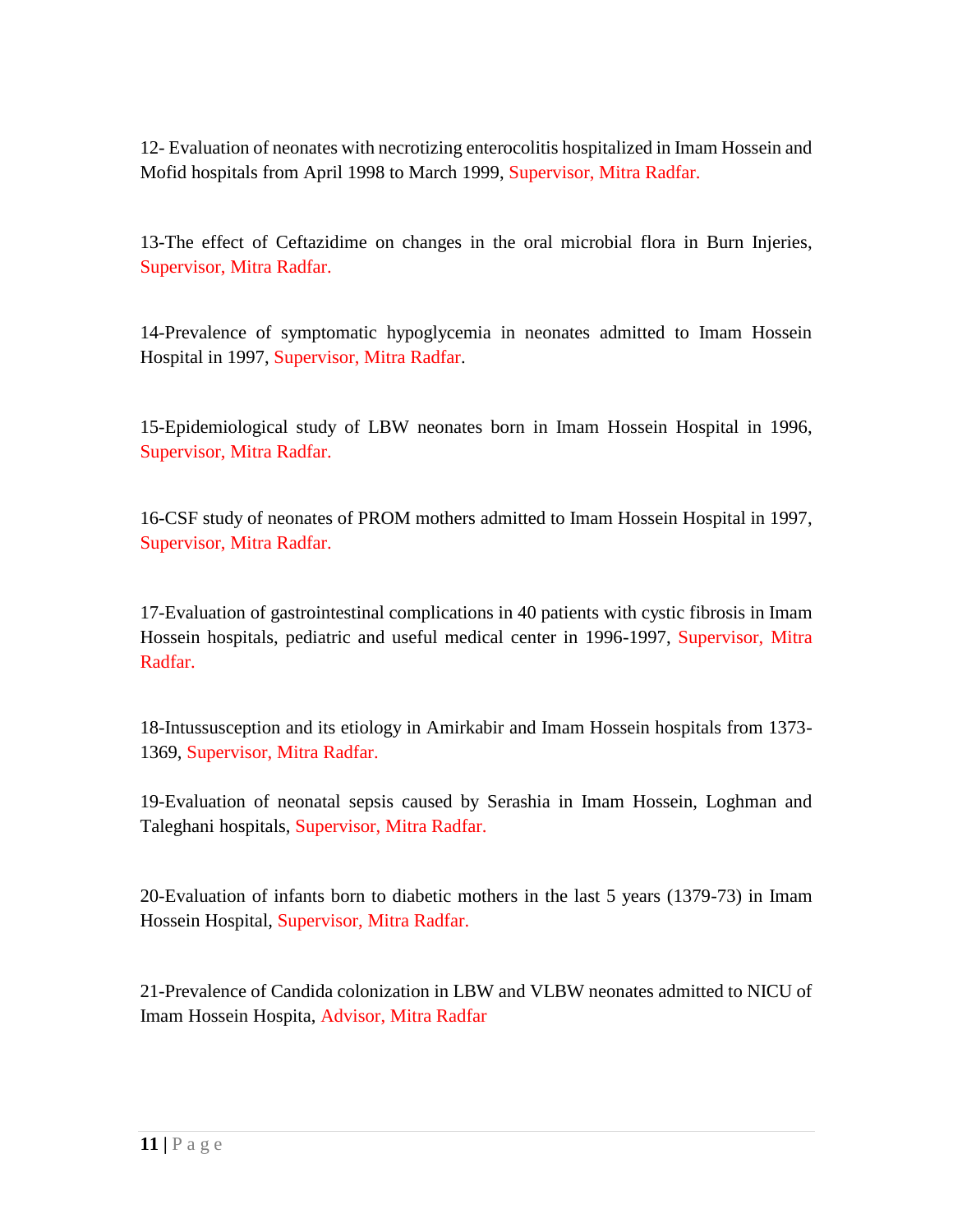22-Prevalence of hypothyroidism in preterm infants admitted to NICU of Mofid and Imam Hossein (AS) hospitals in 2016-2017, Advisor, Mitra Radfar

23- Evaluation of CBC indices and coagulation disorders in term and preterm infants born to mothers with preeclampsia in Imam Hossein Hospital during 1993-96, Advisor, Mitra Radfar

24- Epidemiological study, neurological and developmental examination of preterm infants at the average age of 10-14 months in Imam Hossein and Mahdieh hospitals in 1397 and 1398, Supervisor, Mitra Radfar.

## **Participate in workshops**

- Knowledge project with the subject of Islamic political thought and the foundations of the Islamic Revolution and Islamic epistemology and philosophy of science -Lesson plan workshop -Neonatal Resuscitation Workshop -Three-day breastfeeding workshop -National workshop of neonatal resuscitation instructor -Special workshop on brain death and organ donation -Curriculum design workshop in clinical education -Familiarity with the OSCE method workshop -Morning Report Training Workshop -Target writing workshop -Annual Internal Evaluation Workshop -Clinical Setting Training Workshop -Teacher education workshop on the subject of lifestyle -3-day neonatal resuscitation workshop -Internal Evaluation Workshop -Workshop "How to write in English" -Clinical training workshop -Lesson design training workshop in clinical education -15th Internet and Medline Workshop -Essay writing workshop in English -Advanced Research Methodology Workshop -Workshop on the application of research results -Sixty-second workshop on research methodology -At-risk critical care program for infants